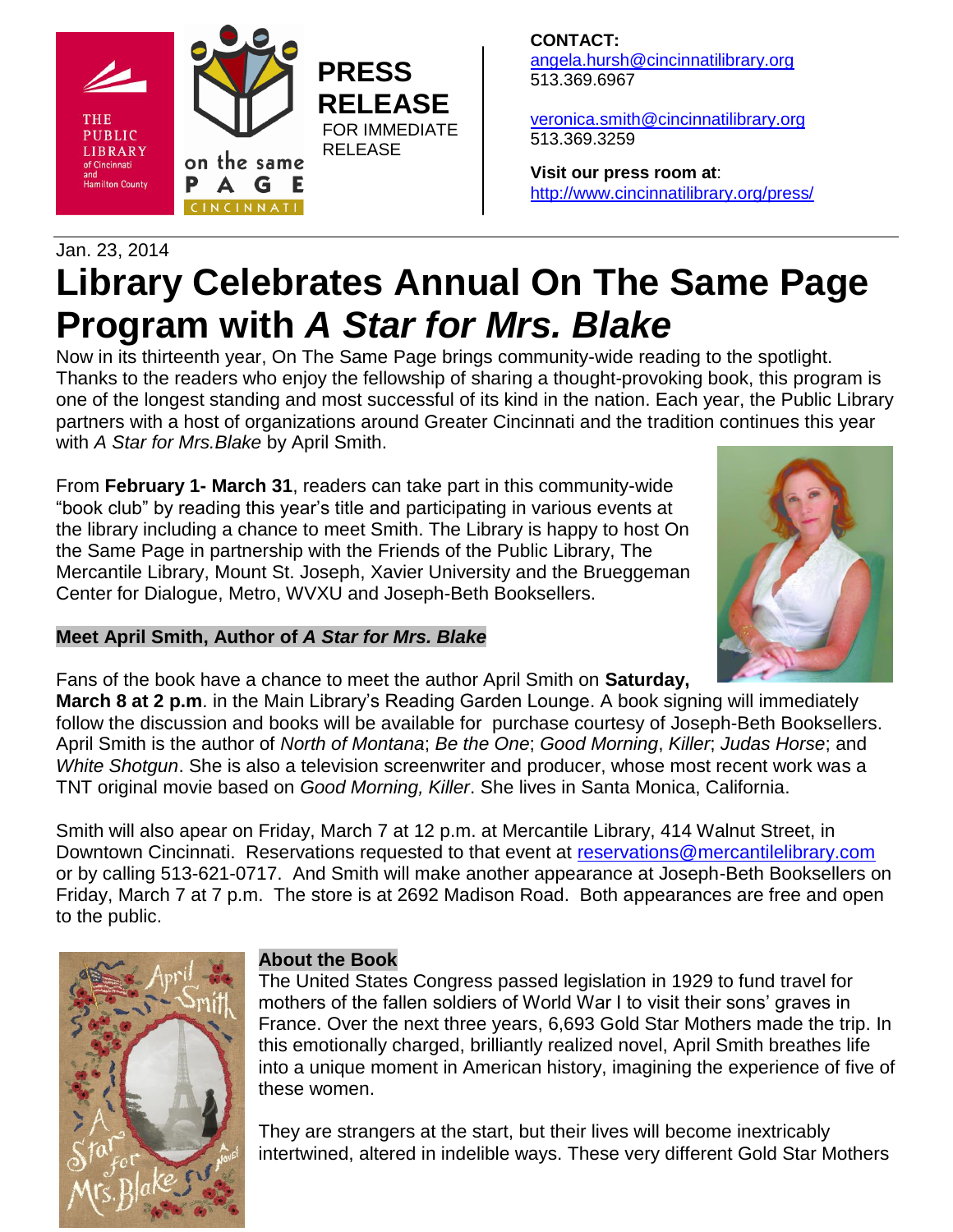travel to the Meuse-Argonne American Cemetery to say their final good-byes to their sons and unite along the way to face the unexpected: a death, a scandal, and a secret revealed.

None of these pilgrims will be as affected as Cora Blake, who has lived almost her entire life in a small fishing village off the coast of Maine, caring for her late sister's three daughters, hoping to fill the void left by the death of her son, Sammy, who was killed on a scouting mission during the final days of the war. Cora believes she is managing as well as can be expected in the midst of the Depression, but nothing has prepared her for what lies ahead on this unpredictable journey, including an extraordinary encounter with an expatriate American journalist, Griffin Reed, who was wounded in the trenches and hides behind a metal mask, one of hundreds of "tin noses" who became symbols of the war.

With expert storytelling, memorable characters, and beautiful prose, April Smith gives us a timeless story, by turns heartwarming and heartbreaking, set against a footnote of history – little known, yet unforgettable.

#### **Read the Book in Two Formats**

You can place a hold on *A Star for Mrs. Blake* now by visiting [www.CincinnatiLibrary.org.](http://www.cincinnatilibrary.org/)The book is available in print and eBook. You will receive an e-mail or text when the book is available for pickup at the branch of your choice.

### **Community Partners**

On the Same Page is a project of the Public Library of Cincinnati and Hamilton County and is made possible in part by the Friends of the Public Library, Joseph-Beth Booksellers, Xavier University and Brueggeman Center for Dialogue, the College of Mount Saint Joseph, and the Mercantile Library with support from WVXU and Cincinnati Metro.

The Public Library is also partnering with the Cincinnait Opera to commemorate the centenary of the First World War. Special programs will be presented at Library branches as part of the "Cincinnati Remembers WWI" community event series. Visit [CincinnatiOpera.org/wwi](http://www.cincinnatiopera.org/wwi) for more information.

## **On The Same Page Website**

For a complete list of programs, book discussions, discussion questions, and more, visit [www.CincinnatiLibrary.org/SamePage](http://www.cincinnatilibrary.org/SamePage) after January 20 for a complete list of events. This year's title offers the added opportunity to acquaint yourself with the Library book clubs and other reading lovers around this area.

#### **History of On The Same Page**

In an effort to foster a sense of community through reading, area organizations joined in partnership in 2002 to establish On The Same Page, a citywide reading project. This project was modeled after the first organized community reading event, which was held in Seattle in 1997. [The Library of](http://www.loc.gov/index.html)  [Congress](http://www.loc.gov/index.html) maintains a state-by-state list of past and current "one book" reading projects. Past titles include *A Lesson before Dying* by Ernest Gaints, *The Kite Runner* by Khaled Hosseini, *The Hunger Games* by Suzanne Collins, and *The End of Your Life Book Club* by Will Schwalbe.

**Photo Credit:** (Top) Photo of April Smith courtesy of Benjamin Brayfield.